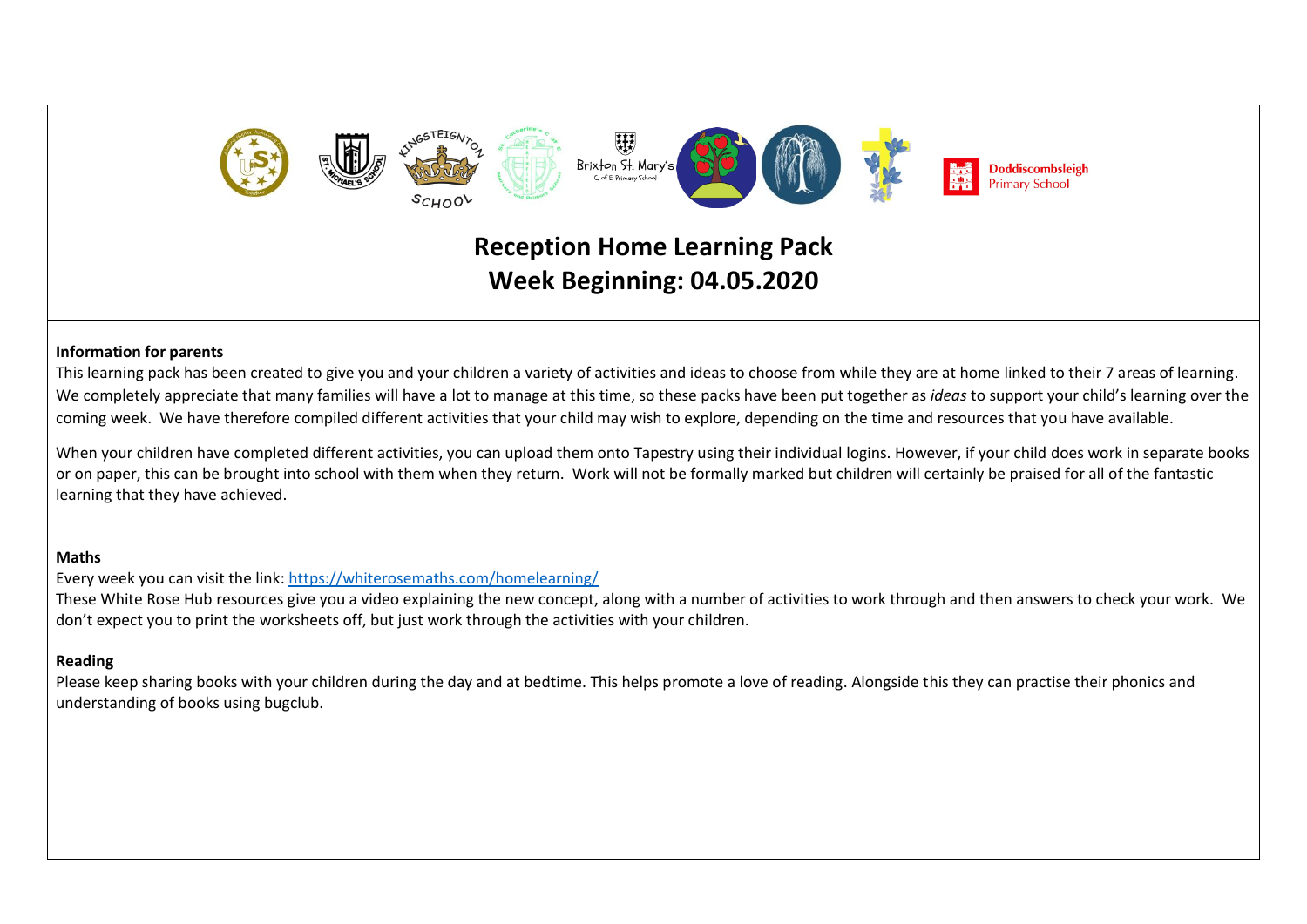|                                                                | Monday                                                                                                                                                                                                                                                                                                                                                                                                                             | Tuesday                                                                                                                                                                                                                                                                                                                                                                                                                                                                                                                                                     | Wednesday                                                                                                                                                                                                                                                                                                                                                                                              | <b>Thursday</b>                                                                                                                                                                                                                                                                                                              | Friday                                                                                                                                                                                                                                                            |
|----------------------------------------------------------------|------------------------------------------------------------------------------------------------------------------------------------------------------------------------------------------------------------------------------------------------------------------------------------------------------------------------------------------------------------------------------------------------------------------------------------|-------------------------------------------------------------------------------------------------------------------------------------------------------------------------------------------------------------------------------------------------------------------------------------------------------------------------------------------------------------------------------------------------------------------------------------------------------------------------------------------------------------------------------------------------------------|--------------------------------------------------------------------------------------------------------------------------------------------------------------------------------------------------------------------------------------------------------------------------------------------------------------------------------------------------------------------------------------------------------|------------------------------------------------------------------------------------------------------------------------------------------------------------------------------------------------------------------------------------------------------------------------------------------------------------------------------|-------------------------------------------------------------------------------------------------------------------------------------------------------------------------------------------------------------------------------------------------------------------|
| Literacy<br>development                                        | Phonics<br>Tricky words: out, what<br>Can children read the<br>words?<br>Can children write<br>words?<br>Write down words in<br>large writing on peices of<br>paper and have them at<br>opposite ends of the<br>room. Can you run to<br>'what'? Can you skip to<br>'out'? Repeat with<br>different ways of moving,<br>they can read the word<br>once they get there, then<br>write the words on post-<br>its/ small bits of paper. | Phonics<br>Looking at polysyllabic<br>words. Tell the children<br>this is when we can split a<br>word into 2 parts to make<br>it easier to read and<br>write.<br>Have a go at reading<br>these words and notice<br>where you would break<br>the words into two parts<br>to write or write them.<br>Sandpit, windmill,<br>lunchbox, helper,<br>desktop. Do the children<br>know what these words<br>mean?<br>Write the words on bits<br>of paper and write over<br>the words in 2 different<br>colours to show how the<br>words can split into two<br>parts. | Phonics<br>Tricky words: oh, their<br>Can children read the words?<br>Treasure hunt for the tricky<br>words. Hide the words around<br>the house and they can find<br>them and sort them into 2<br>piles.<br>Can they put them into a<br>sentence?<br>Can they have a go at writing<br>out, what. their and oh using<br>their finger in a small plate of<br>flour or icing sugar or glitter or<br>sand? | Phonics<br>Remind the children<br>that polysyllabic words<br>are words that can be<br>broken into two parts.<br>Read the words<br>together and underline<br>the two different parts<br>of the word.<br>Have a go at writing<br>these words, one part<br>at a time:<br>Handstand, melting,<br>pondweed, lunchbox,<br>sandpit. | Phonics<br>Silly sentence Friday.<br>Using their phonics sounds (using<br>sound mats) can children write a<br>caption/sentence about this picture:<br>Can they read it themselves?<br>Have they used finger spaces?<br>Have you formed your letters<br>correclty? |
| Personal,<br>Social,<br><b>Emotional</b><br><b>Development</b> | Share a talent: What<br>talents do you have? Let<br>your child practise and<br>rehearse something they<br>are really good at. This<br>could be singing, dancing,<br>football, throwing or<br>catchingthe possibilities<br>are endless!                                                                                                                                                                                             | Share a talent: Can your<br>child put on a show for<br>the family? Maybe you<br>could film this for<br>tapestry?!                                                                                                                                                                                                                                                                                                                                                                                                                                           | Share a talent: What talents<br>does the family have? Can<br>your child ask other<br>memebers of the family to<br>show them a range of talents.                                                                                                                                                                                                                                                        | Could you use<br>technology to share<br>your talents with other<br>members of the family<br>to spread a bit of joy?<br>You could video your<br>talents and send them<br>in a message or share<br>them via a video call.                                                                                                      | Make a poster about your talents.<br>Can your child draw a picture of<br>themselves and write about the<br>talents they have shared this week?                                                                                                                    |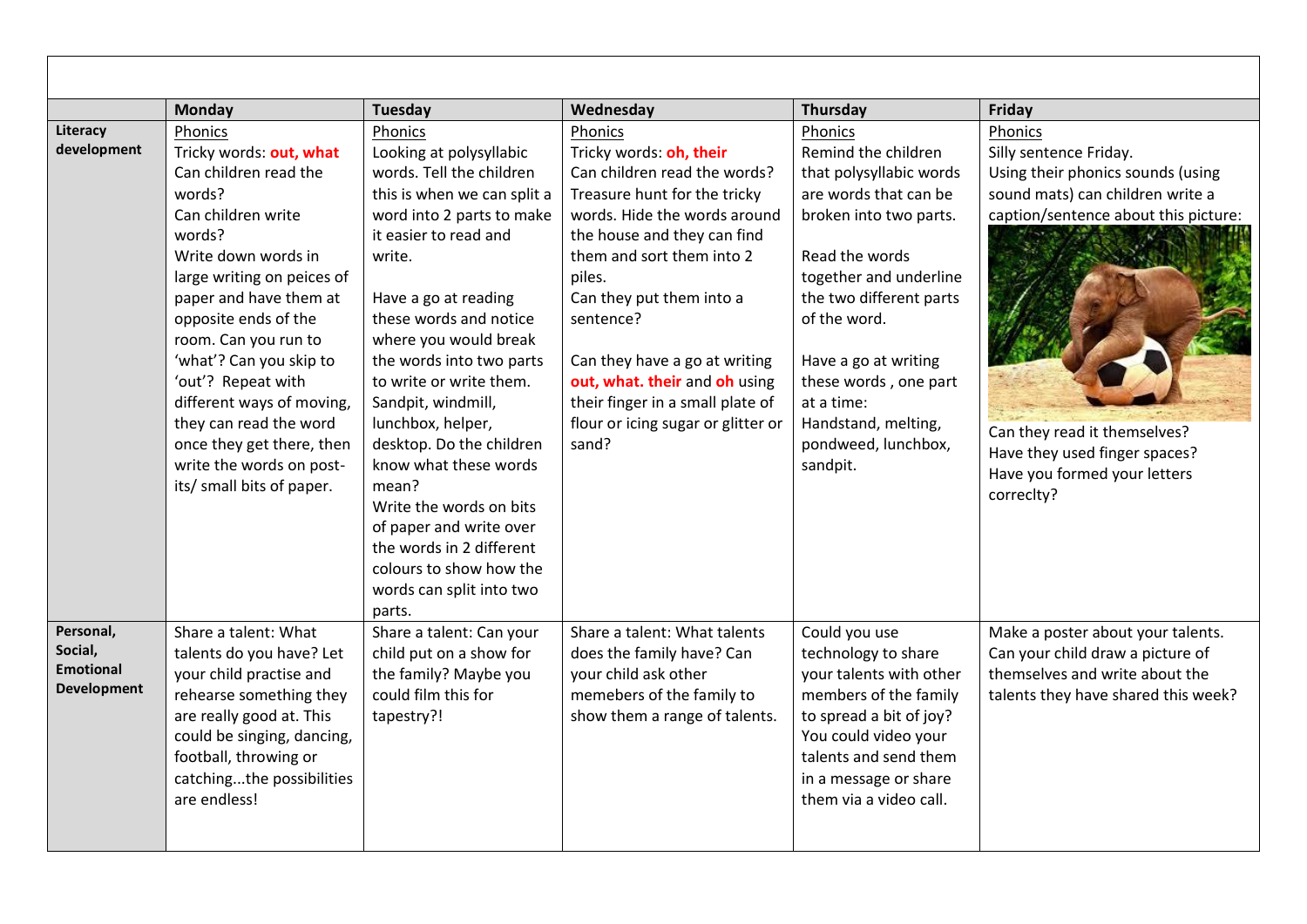| <b>Mathematics</b>                | Go to website -<br>https://whiterosemaths.co<br>m/homelearning/early-<br>years/                                                                                                                                                                                                                | Go to website -<br>https://whiterosemaths.co<br>m/homelearning/early-<br>years/                                                                                         | Go to website -<br>https://whiterosemaths.com/ho<br>melearning/early-years/                                                                                                                                                                                                                                                                                  | Go to website -<br>https://whiterosemaths.co<br>m/homelearning/early-<br>years/                                                                                                                 | Go to website -<br>https://whiterosemaths.com/homelearni<br>ng/early-years/                                                                                                                                                                                                                                  |
|-----------------------------------|------------------------------------------------------------------------------------------------------------------------------------------------------------------------------------------------------------------------------------------------------------------------------------------------|-------------------------------------------------------------------------------------------------------------------------------------------------------------------------|--------------------------------------------------------------------------------------------------------------------------------------------------------------------------------------------------------------------------------------------------------------------------------------------------------------------------------------------------------------|-------------------------------------------------------------------------------------------------------------------------------------------------------------------------------------------------|--------------------------------------------------------------------------------------------------------------------------------------------------------------------------------------------------------------------------------------------------------------------------------------------------------------|
| Physical<br><b>Development</b>    | Make a healthy plate of<br>food. What do you need<br>to add to make it a<br>healthy and balanced<br>meal?<br>Keep your body healthy<br>with some exercise.<br>https://www.youtube.co<br>m/user/CosmicKidsYoga                                                                                  | Keep your body healthy<br>with some exercise.<br>https://www.youtube.co<br>m/user/CosmicKidsYoga                                                                        | Can you draw a picture of a<br>healthy plate of food? Talk to<br>each other about which foods<br>you like and dislike and why it<br>is important to eat a range of<br>different foods.<br>Keep your body healthy with<br>some exercise.<br>https://www.youtube.com/us<br>er/CosmicKidsYoga                                                                   | Keep your body healthy<br>with some exercise.<br>https://www.youtube.c<br>om/user/CosmicKidsYog<br>a                                                                                            | Do you have some magazines or<br>leaflets that you could cut and stick<br>to sort into healthy and unhealthy<br>foods? You could even use paper<br>plates to stick the pictures onto if you<br>have any.<br>Keep your body healthy with some<br>exercise.<br>https://www.youtube.com/user/Cos<br>micKidsYoga |
| Communicatio<br>n and Language    | Instructions.<br>Can you spot the<br>different features of<br>instruction? Things you<br>need/ingredients, steps<br>of a method.<br>Look at a range of cook<br>books and talk about how<br>the instructions break the<br>writing down into steps<br>to explain to us how to<br>make something. | Can you follow a simple<br>set of instructions?<br>Can you find a simple<br>recipe and follow the<br>instructions. Maybe you<br>could make a cake or<br>some playdough? | Can I put a simple set of<br>instructions into the right<br>order?<br>Write out a simple set of<br>instructions for making a<br>sandwich on strips of paper.<br>Read them to your child and<br>see if they can put them in the<br>correct order.<br>What would happen if the<br>steps were in the wrong<br>order? Or one part of the<br>writing was missing? | Look at your sandwich<br>making instructions.<br>Can you follow them to<br>make your own<br>sandwich?<br>Maybe you could video<br>yourslef making it or<br>take photos to share on<br>tapestry? | Can you wrtie your own set of<br>instructions to tell someone how to<br>make a sandwich the same as yours?                                                                                                                                                                                                   |
| <b>Understanding</b><br>the world | What plants can you see<br>growing? Go on a nature<br>walk. What do you notice<br>about the trees and<br>plants at the moment?<br>See if you can spots signs                                                                                                                                   | What do plants need to<br>grow?<br>Talk about how you look<br>after a plant by making<br>sure it gets enough                                                            | Watch a video about the<br>different parts of a plant. Go<br>outside and look at real plants<br>growing, can you name the<br>differnt parts of the plant?<br>Flower, leaf, stem and roots.                                                                                                                                                                   | Watch the song about<br>the needs of a plant.<br>Can you sing along and<br>make up some actions<br>to go with the song?                                                                         | Can you draw or paint a picture of a<br>plant and write labels for the<br>different parts of the plant?                                                                                                                                                                                                      |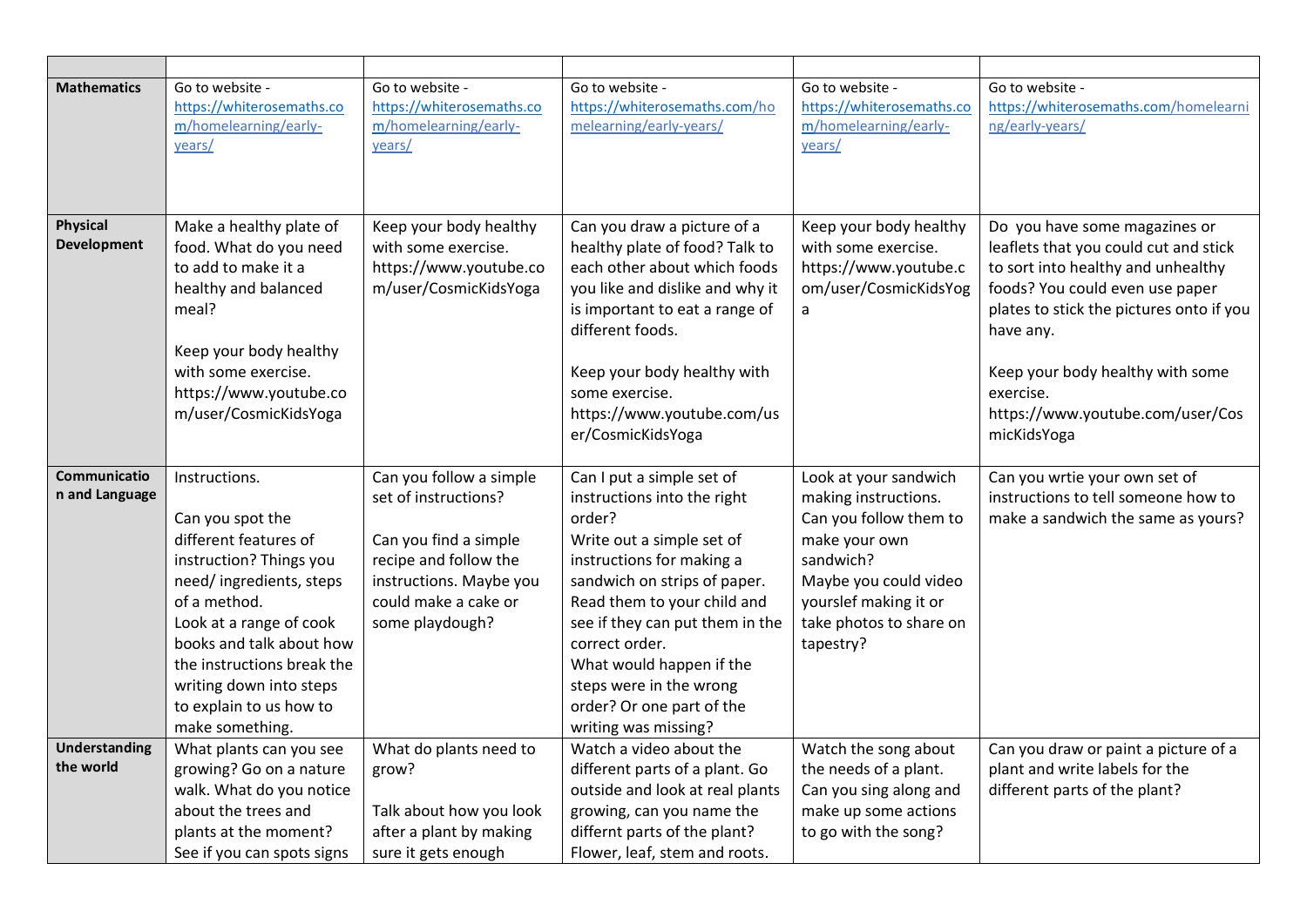|                                      | of spring: plants growing,<br>trees gettoing more<br>leaves etc.                                                                                                                                                                  | sunlight and water.                                                                                                      | https://youtu.be/p3St51F4kE<br>$\overline{\mathbf{8}}$                                          | https://youtu.be/dUBIQ<br>1fTRzI |  |
|--------------------------------------|-----------------------------------------------------------------------------------------------------------------------------------------------------------------------------------------------------------------------------------|--------------------------------------------------------------------------------------------------------------------------|-------------------------------------------------------------------------------------------------|----------------------------------|--|
| <b>Expressive Arts</b><br>and Design |                                                                                                                                                                                                                                   | Can you make a collage of<br>flowers and plants? You<br>could use colourful bits of<br>paper to make your own<br>flower. | Linked to Physical<br>development: Drawing a<br>picture or make a collage of a<br>healthy meal. |                                  |  |
| <b>Other Learning/Activities</b>     |                                                                                                                                                                                                                                   |                                                                                                                          |                                                                                                 |                                  |  |
| <b>Mindfulness</b>                   | www.headspace.com<br>Twinkl – Mindfulness colouring sheets and activities                                                                                                                                                         |                                                                                                                          |                                                                                                 |                                  |  |
| <b>Exercise/PE Ideas</b>             | All ages: Joe Wicks Daily Workouts - 9am on YouTube (The Body Coach TV)<br>Just Dance (You Tube)<br>$\bullet$<br>Cosmic Kids (You Tube)<br>Go Noodle - www.gonoodle.com<br>Achieve 4 All Daily Challenges - See attached document |                                                                                                                          |                                                                                                 |                                  |  |

## **Free Online Resources:**

| Name of Resource                                                        | <b>Overview/Notes</b>                                                                                                                                                        | <b>Website address/Hyperlink</b>                  |
|-------------------------------------------------------------------------|------------------------------------------------------------------------------------------------------------------------------------------------------------------------------|---------------------------------------------------|
| <b>Numbots</b>                                                          | For Reception and Key Stage 1 to build basic skills<br>and number facts practice.                                                                                            | https://numbots.com/                              |
| <b>Manchester Children's</b><br><b>This Calify</b><br><b>University</b> | Useful information and resources about a range<br>of different topics. The history and science<br>resources are especially useful if completing<br>topic-themed projects.    | https://www.childrensuniversity.manchester.ac.uk/ |
| <b>Teach Your Monster</b><br>to Read                                    | Covers everything from letters and sounds to<br>reading full sentences. Complements all synthetic  <br>phonics programmes used in schools. Computer<br>version is 100% free. | https://www.teachyourmonstertoread.com/           |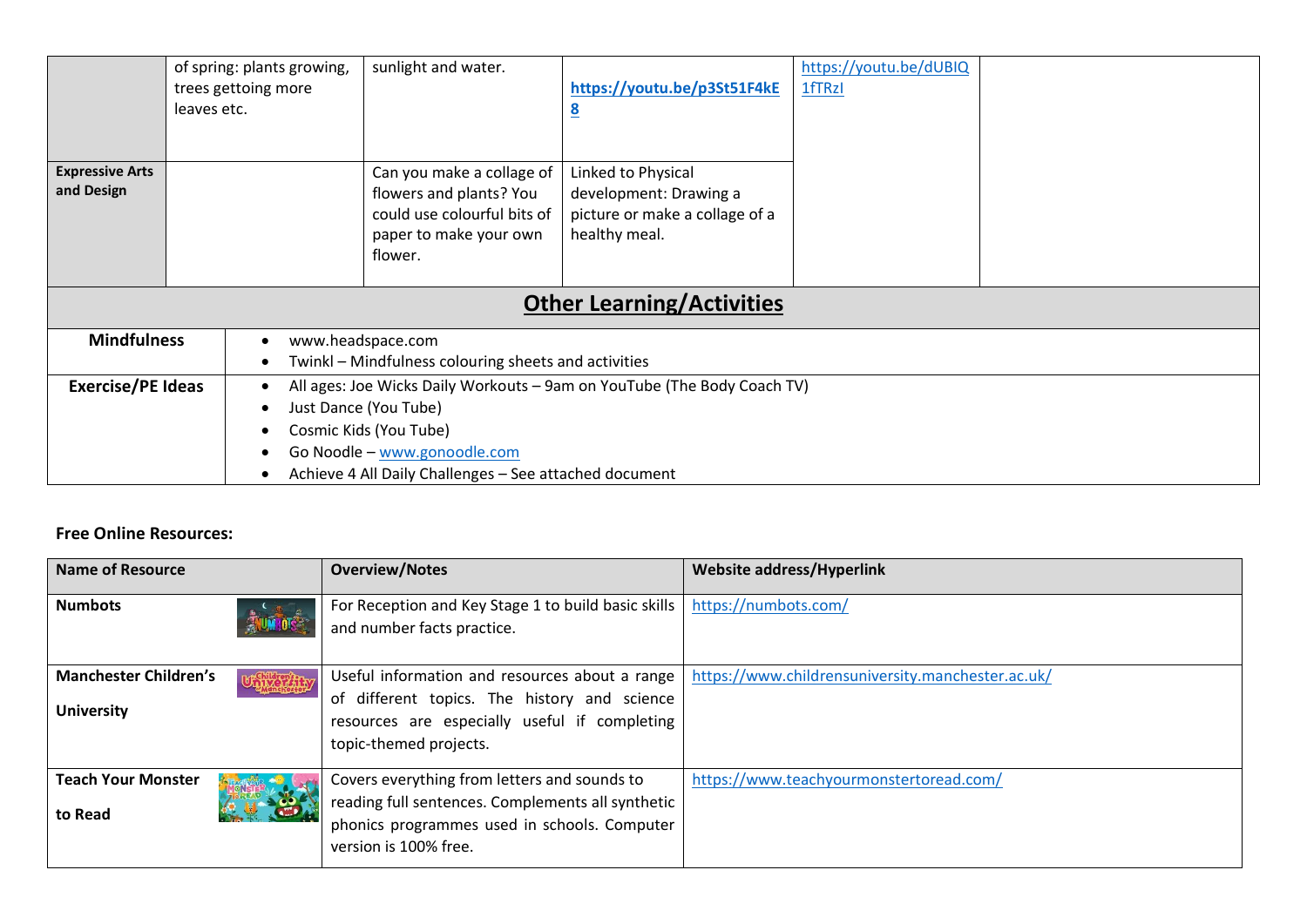| <b>Phonics Play</b>                                      | Practice letter sounds and phonics using the<br>simple games and activities on this website.<br>Username: march20 password: home                                                                                                                                                                                                                                           | https://www.phonicsplay.co.uk/                                     |
|----------------------------------------------------------|----------------------------------------------------------------------------------------------------------------------------------------------------------------------------------------------------------------------------------------------------------------------------------------------------------------------------------------------------------------------------|--------------------------------------------------------------------|
| <b>BBC Bitesize Primary</b><br><b>Bitesize</b>           | A vast bank of resources for the full range of<br>subjects. Includes information slides, video clips,<br>games and interactives.                                                                                                                                                                                                                                           | https://www.bbc.co.uk/bitesize/primary                             |
| <b>Oxford Owl</b>                                        | Lots of different learning resources to support<br>home learning, including a full range of Oxford<br>Reading Tree e-books that can be read on tablets<br>and computers.                                                                                                                                                                                                   | https://www.oxfordowl.co.uk/                                       |
| <b>Scholastic</b><br>lastic Learn at Home: Grades PreK-I | An American site, so organized into grades rather<br>than year groups. However, there are daily<br>activities which involve reading a text and<br>completing some activities.                                                                                                                                                                                              | https://classroommagazines.scholastic.com/support/learnathome.html |
| <b>Top Marks Education</b>                               | Games and activities to support learning in<br>different subjects                                                                                                                                                                                                                                                                                                          | https://www.topmarks.co.uk/                                        |
| <b>Doorway Online</b>                                    | Doorway Online is a collection of free and highly<br>accessible educational games that learners will<br>find easy to use independently. Each activity has<br>a range of accessibility and difficulty options.<br>Originally developed with funding from Scottish<br>Borders Council, it is now managed by the<br>Doorway Accessible Software Trust, a Scottish<br>charity. | https://www.doorwayonline.org.uk/                                  |
| <b>Britannica Visual Dictionary</b>                      | A great site to support the development of<br>children's vocabulary as part of their reading and<br>'word catching'.                                                                                                                                                                                                                                                       | https://kids.britannica.com/kids/browse/dictionary                 |
| <b>Scratch Junior</b><br>SCRATCH                         | Coding activities for children to develop their<br>computing skills. Site has different projects for<br>the children to complete and is available on<br>computers and tablets.                                                                                                                                                                                             | https://scratch.mit.edu/                                           |